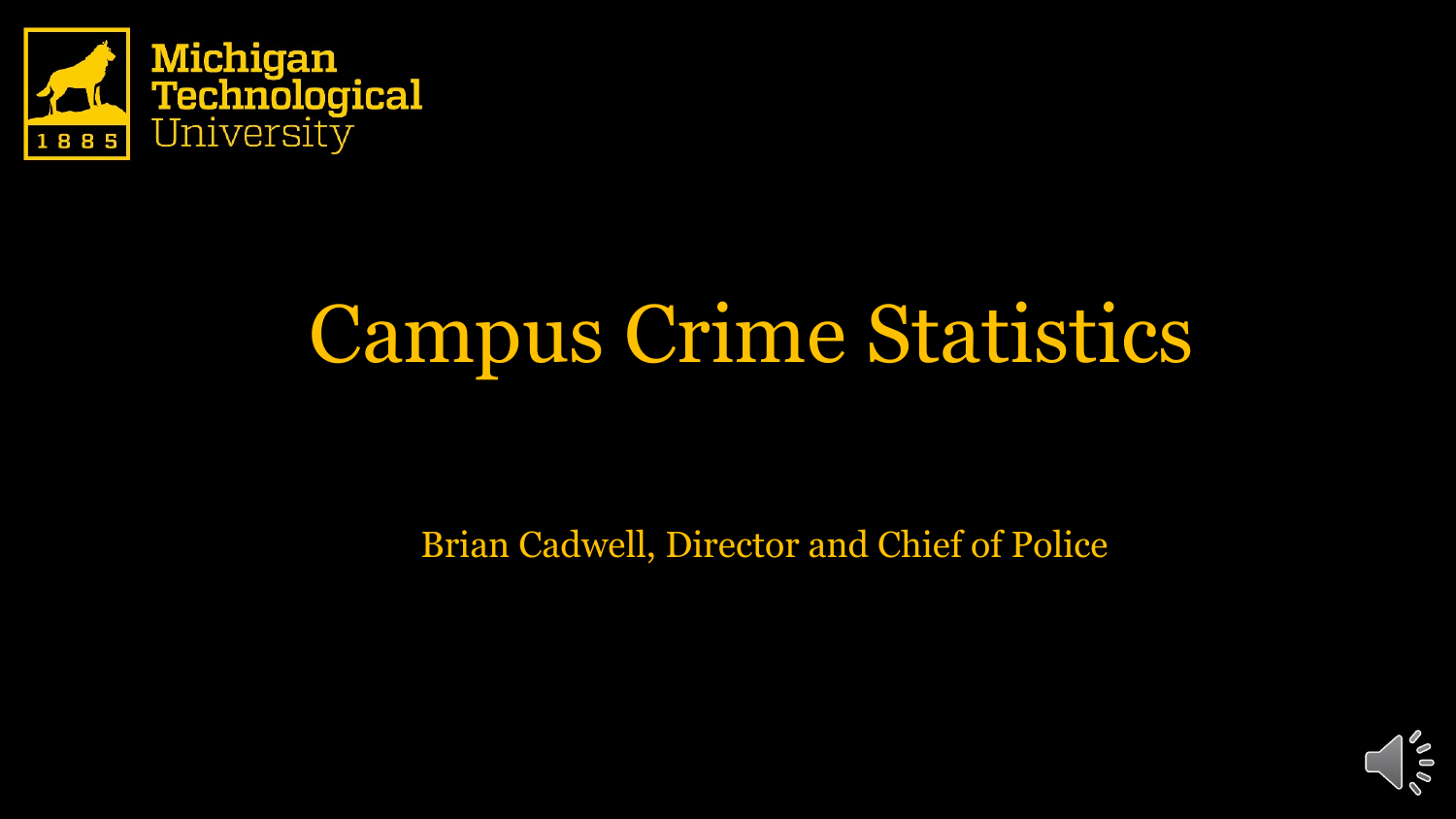

## 10 year crime statistics

- **Increase in assault/stalking complaints.**
- **8 extortion cases in 2018 vs. 0 previously.**
- **30 larceny cases in 2018. A 10 year low.**
- **425% increase in fraud cases in 2018 vs. 2017. A 298% increase over 9 year average.**
- **8 malicious property damage cases in 2018. A 10 year low.**
- **84% increase in hit & run crashes in 2018 vs. 2017.**

| Year<br><b>Crime Class</b>    | 2009           | 2010           | 2011           | 2012           | 2013           | 2014           | 2015           | 2016           | 2017           | 2018           |
|-------------------------------|----------------|----------------|----------------|----------------|----------------|----------------|----------------|----------------|----------------|----------------|
| <b>Sex Offenses</b>           | 3              | 4              | 3              | $\mathbf{1}$   | $\mathbf{1}$   | $\overline{2}$ | 3              | $\overline{7}$ | 0              | $\overline{2}$ |
| <b>Assaults/Stalking</b>      | $\mathbf{1}$   | 4              | 14             | $\overline{7}$ | 12             | 9              | $\overline{7}$ | 5              | 8              | 13             |
| <b>Arson</b>                  | 0              | $\mathbf{1}$   | 0              | $\mathbf 0$    | 3              | 0              | $\mathbf{1}$   | 0              | 1              | 0              |
| <b>Extortion</b>              | $\overline{0}$ | $\overline{0}$ | $\overline{0}$ | $\overline{0}$ | $\overline{0}$ | $\overline{0}$ | $\overline{0}$ | $\overline{0}$ | $\overline{0}$ | $\overline{8}$ |
| <b>Burglaries</b>             | $\overline{2}$ | 4              | $\overline{2}$ | $\overline{2}$ | 3              | $\overline{2}$ | 1              | 0              | 0              | $\mathbf{1}$   |
| <b>Larcenies</b>              | 93             | 82             | 113            | 58             | 63             | 37             | 41             | 50             | 37             | 30             |
| <b>Stolen Vehicle</b>         | $\mathbf{1}$   | 1              | 0              | $\mathbf{1}$   | 0              | $\mathbf{1}$   | $\mathbf{0}$   | $\Omega$       | 0              | $\mathbf 0$    |
| <b>Fraud</b>                  | $\overline{7}$ | 5              | 6              | 5              | $\overline{2}$ | 11             | 5              | $\overline{7}$ | 4              | 17             |
| <b>Embezzlement</b>           | 1              | 0              | 1              | 0              | $\mathbf{1}$   | $\mathbf 1$    | 0              | 0              | $\mathbf{1}$   | 0              |
| <b>Property Damage</b>        | 28             | 29             | 25             | 9              | 19             | 26             | 11             | 15             | 13             | 8              |
| <b>Drug Offenses</b>          | $\overline{2}$ | $\overline{7}$ | 3              | 10             | $\overline{7}$ | 4              | $\overline{2}$ | $\overline{2}$ | 7              | $\overline{7}$ |
| <b>Alcohol Violations</b>     | 11             | 16             | 17             | 11             | 4              | 18             | 10             | 9              | 14             | 16             |
| <b>Obstruction of Justice</b> | 1              | $\mathbf 0$    | 0              | $\mathbf 0$    | 0              | 0              | 0              | 0              | 0              | 0              |
| <b>Weapon Offense</b>         | 0              | $\mathbf{1}$   | 0              | 0              | 0              | $\mathbf 0$    | 0              | 0              | 0              | 0              |
| <b>Disturbing the Peace</b>   | 6              | 4              | 4              | 5              | 3              | 4              | $\mathbf{1}$   | $\mathbf{1}$   | $\mathbf{1}$   | 3              |
| <b>Hit &amp; Run Crashes</b>  | 16             | 8              | 26             | 23             | 31             | 26             | 14             | 10             | 13             | 24             |
| <b>OUIL/OUID</b>              | 7              | $\mathbf{1}$   | 3              | $\overline{2}$ | 0              | 0              | $\overline{2}$ | 0              | 0              | 1              |
| <b>Trespassing</b>            | $\mathbf{1}$   | $\overline{7}$ | $\overline{2}$ | 3              | 3              | $\mathbf{1}$   | $\mathbf 0$    | $\mathbf{1}$   | $\overline{2}$ | $\overline{7}$ |
| <b>Miscellaneous</b>          | 9              | 11             | 3              | $\overline{7}$ | 4              | $\mathbf{1}$   | $\overline{2}$ | 4              | $\mathbf{1}$   | 1              |
| <b>TOTALS</b>                 | 189            | 185            | 222            | 144            | 156            | 143            | 100            | 111            | 102            | 138            |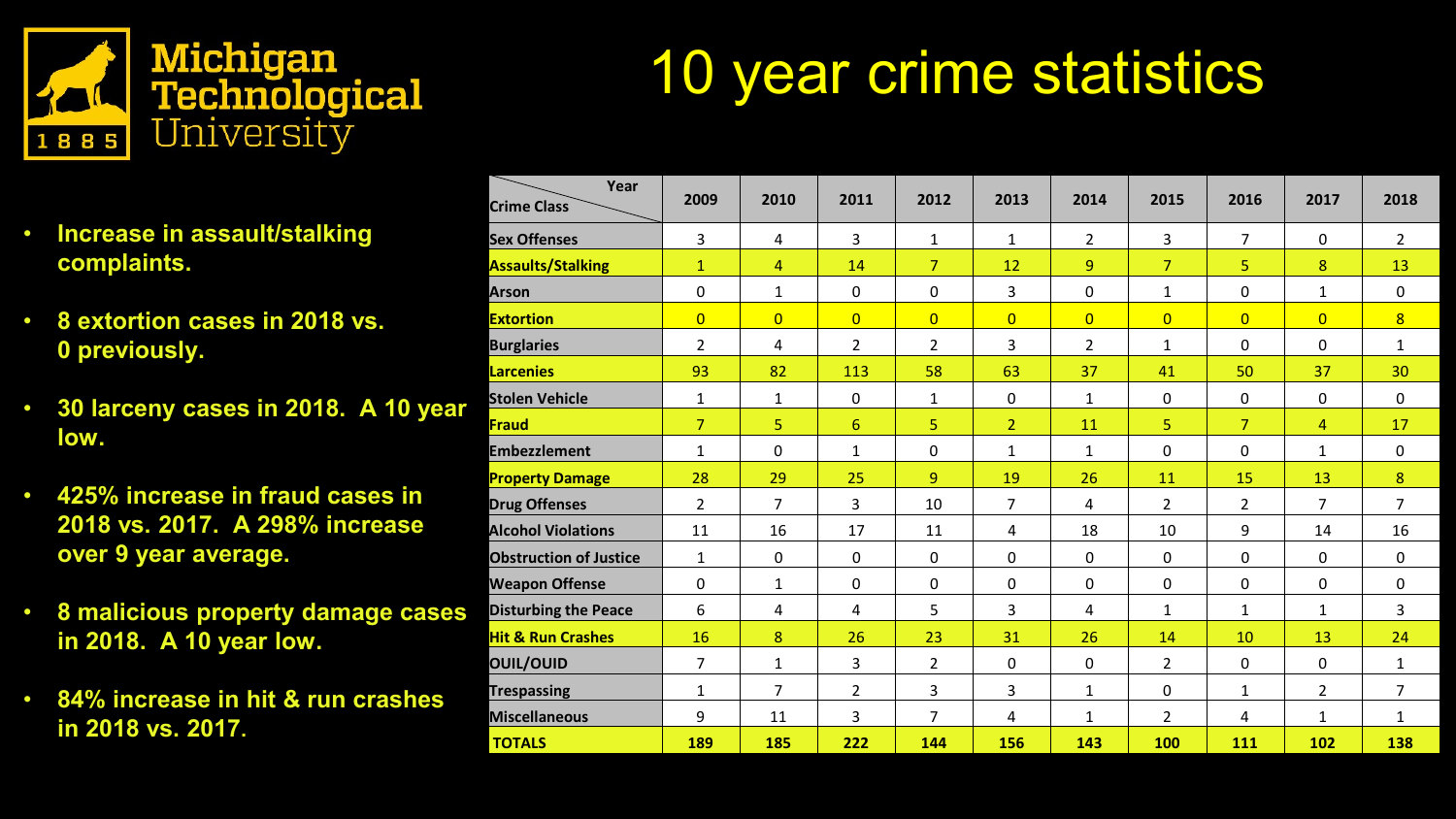